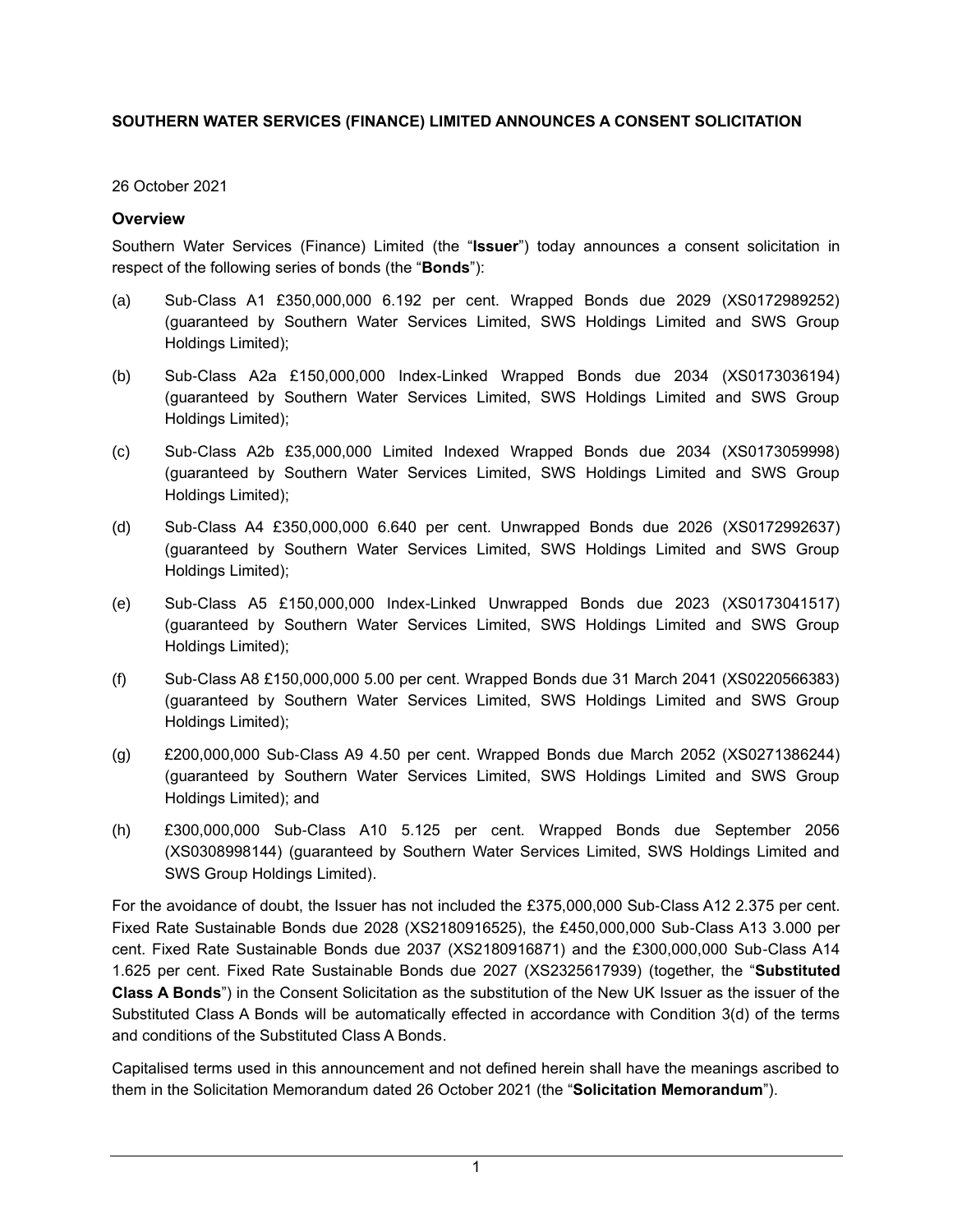# **Meeting of Bondholders**

A single meeting of Bondholders has been convened in respect of all series of Bonds as listed above to consider, and if thought fit, pass the Extraordinary Resolution to approve the Proposals (being the STID Proposal and the Substitution Proposal) and their implementation, and such Meeting shall take place via teleconference at 11.00 a.m. (London time) on 23 November 2021.

Bondholders who do not wish to attend (via teleconference) the Meeting but who wish to vote must take action prior to 4.00 p.m. (London time) on 18 November 2021 (the "**Expiration Time**"), subject to amendment, termination or withdrawal by the Issuer and any earlier deadlines set by the Clearing Systems or any intermediary through which such Bondholders hold their Bonds.

In light of ongoing developments in relation to the COVID-19 pandemic, it may be impossible or inadvisable to hold the Meeting at a physical location. Therefore, in accordance with the provisions of the Bond Trust Deeds further regulations regarding the holding of the Meeting will be prescribed providing that the Meeting (and any adjourned Meeting) will be held via teleconference. Accordingly, the Meeting (and any adjourned Meeting) will not be convened at a physical location. In such circumstances, those Bondholders who have indicated that they wish to attend the Meeting will be provided with further details about attending the Meeting (and any adjourned Meeting) via teleconference.

# **Background**

The Issuer is incorporated in the Cayman Islands.

The Issuer is managed and controlled in the UK and is solely UK tax resident, having submitted tax returns to HM Revenue & Customs since its establishment. Notwithstanding this, for a number of years there has been negative press coverage and speculation on UK water companies using financial subsidiaries incorporated in the Cayman Islands, which has led to the inaccurate perception that the use of Cayman Islands-incorporated financing subsidiaries is for tax avoidance purposes. Furthermore, UK water and sewerage companies are being subjected to increasing pressure and scrutiny from the economic regulator Ofwat.<sup>1</sup>

Southern Water Services Limited ("**SWS**") is of the view that maintaining a financing structure which includes the Issuer could be prejudicial to its relations with, and future price determinations by, Ofwat. In addition, it could impact its ability to sustain the trust and confidence of its customers as it seeks to improve the transparency of its business. Consequently, the interests of the Secured Creditors may be adversely affected.

On 13 April 2018, SWS announced its intention to remove the Issuer from its corporate structure and the Proposals as more fully described in the Solicitation Memorandum set out the necessary steps to achieve this objective.

# **The Proposals**

As more fully set out in the STID Proposal, it is envisaged that two new wholly owned direct subsidiaries of SWS will be incorporated in the UK, one as a public limited company (the "**New UK Issuer**") and one as a private limited company (the "**New UK DebtCo**") and that the debt issued by the Issuer will have its issuer and/or principal debtor substituted for the New UK Issuer (in respect of the Bonds and certain other existing debt) and the New UK DebtCo (in respect of certain other existing debt).

<sup>1</sup> Please see the article entitled "PN 17/17: Ofwat boss talks of the 'decade of falling bills'" (https://www.ofwat.gov.uk/pn-1717 ofwat-boss-talks-decade-falling-bills/) where the Chairman of Ofwat, Jonson Cox is quoted as saying "*Customers often trust their local water company, but when firms construct highly complex, offshore capital structures, they do so at a cost to customer trust.*"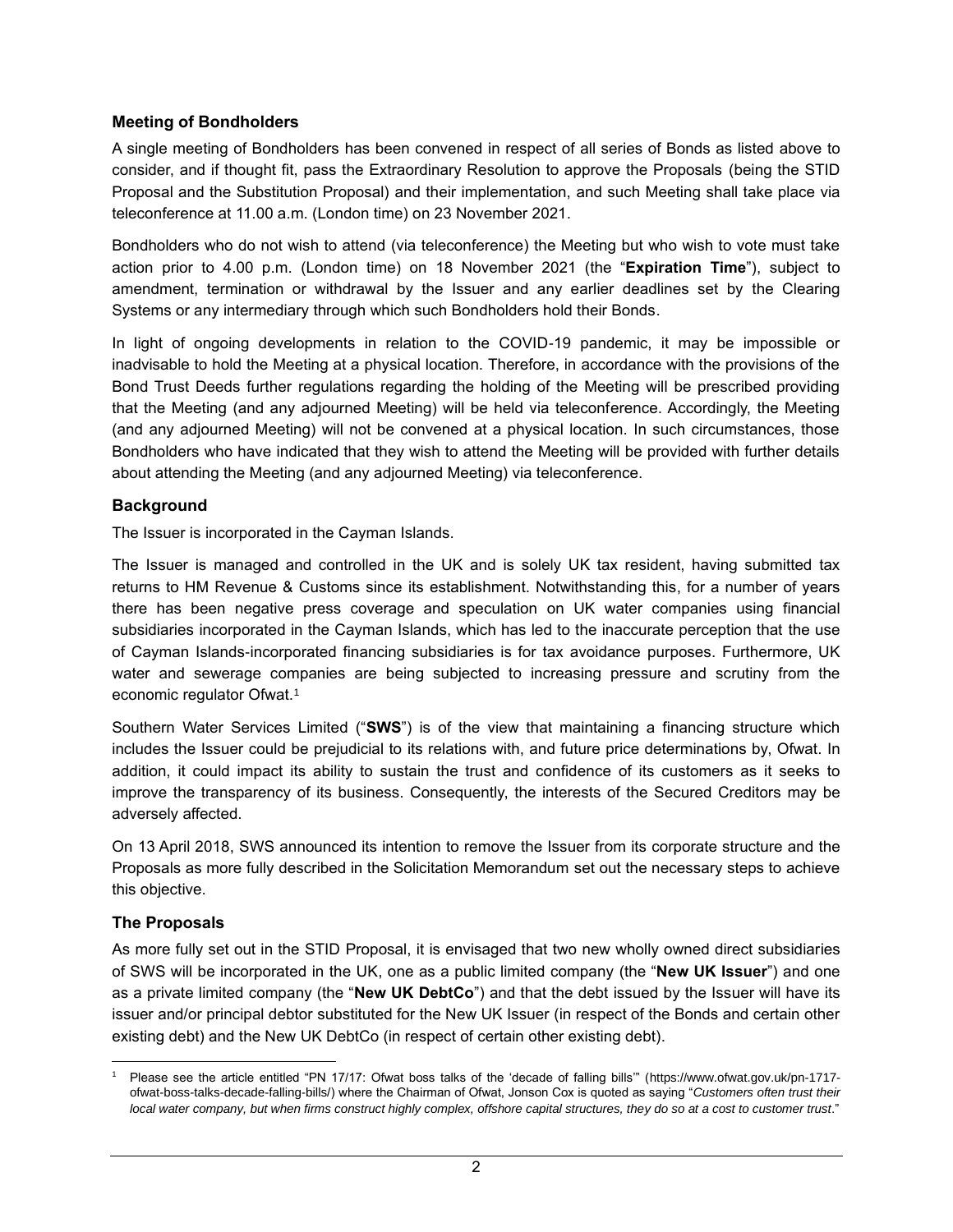Following approval and implementation of the substitution (and the other steps more fully set out in the STID Proposal (appended at Schedule 3 to the Solicitation Memorandum)), the Issuer would be disposed of from the SWS Financing Group and subsequently dissolved on a solvent basis.

The Bonds, private placement notes and their related liquidity facilities will be transferred to the New UK Issuer. The term facilities agreement of the Issuer with each of Artesian Finance plc and Artesian Finance II plc will be transferred to the New UK DebtCo in order to support the securitisation tax company status of the New UK Issuer.

Furthermore, Secured Creditors should note that the Substitution Proposal outlined in the Solicitation Memorandum is subject to the Extraordinary Resolution. If the Extraordinary Resolution is not passed, the Issuer will not be substituted and the Bondholders will remain with the Issuer as the current issuer of their debt as it currently stands and will not receive the Instruction Fee. Bondholders should also note that, to the extent the Substitution Proposal goes ahead, the Bonds will continue to be listed on the main market of the London Stock Exchange following the implementation of the Substitution Proposal. The STID Proposal is not, however, conditional upon the Extraordinary Resolution, with the effect that if the Extraordinary Resolution does not pass the STID Proposal may still be approved and certain aspects of it may be implemented.

For detailed information on the Proposals, including the steps envisaged to achieve the removal of the Issuer from the SWS Financing Group, see the form of the STID Proposal (appended at Schedule 3 to the Solicitation Memorandum).

# **Amendment Conditions**

Implementation of the transactions set out in the STID Proposal is conditional on:

- a) Rating Agency confirmations from any two of the Rating Agencies confirming that the Transaction (as defined in the form of the STID Proposal appended at Schedule 3 to the Solicitation Memorandum) would not cause a downgrade or removal of the then current credit rating of the Bonds (or where a Rating Agency is not willing to provide its confirmation due to its prevailing policy regarding the issue of rating affirmations, a certificate in writing from SWS addressed to the Security Trustee certifying that, in its opinion (and where the relevant Rating Agency was prepared to consult with SWS, this opinion is based on consultation with such Rating Agency) the Transaction would not cause a downgrade or removal of the then current credit rating of the Bonds);
- b) the approval of the STID Proposal and the announcement by the Security Trustee of such approval;
- c) the execution of documentation in respect of the accession of each of the New UK Issuer and the New UK DebtCo to certain transaction documents;
- d) the delivery to the Security Trustee of certain legal opinions of Linklaters LLP as to matters of capacity and enforceability of certain transaction documents;
- e) certifications of Southern Water Services Limited as to certain matters set out more fully in the STID Proposal; and
- f) the other conditions set out in paragraph 5 (*Comfort Package*) of the form of the STID Proposal (appended at Schedule 3 to the Solicitation Memorandum),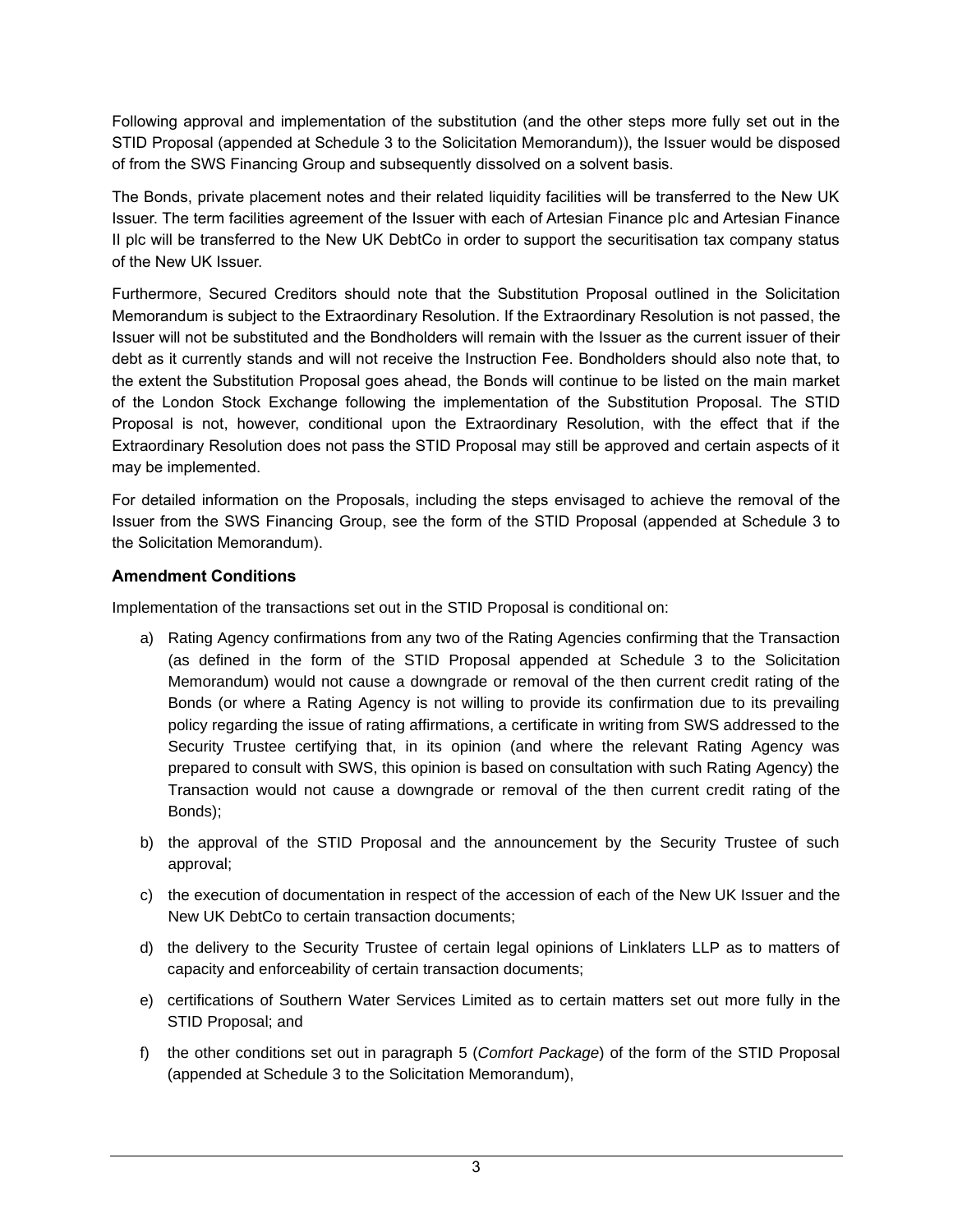#### (the "**Amendment Conditions**").

The Issuer will announce satisfaction of the Amendment Conditions as soon as practicable thereafter.

The approval threshold in respect of the STID Proposal is a simple majority of votes cast during the Voting Period or, if sooner, approval by more than 50 per cent. of the principal amount outstanding of Qualifying Class A Debt, in each case provided that any Secured Creditor whose Entrenched Rights are affected has also approved the STID Proposal.

It is intended that the transaction will be implemented within six months of the STID Voting Date, however the timing for the implementation of the transaction shall be at SWS's sole and absolute discretion.

#### **Instruction Fees**

Subject to the conditions set out in the Solicitation Memorandum, including the approval of the Extraordinary Resolution, the approval of the STID Proposal and the announcement by the Security Trustee of such approval, the Issuer will pay to a holder of the Bonds who has delivered a valid Electronic Voting Instruction in respect of the Extraordinary Resolution which has been received by the Tabulation Agent at or prior to the Instruction Fee Deadline, which has not been validly withdrawn following the Instruction Fee Deadline and/or at or prior to the Expiration Time and which remains in full force and effect until the conclusion of the Meeting, the instruction fee equal to 0.025 per cent. of the principal amount outstanding of such Bonds the subject of the relevant Electronic Voting Instruction (the "**Instruction Fee**"). The Instruction Fee shall be paid on the relevant Payment Date via the relevant Clearing System for onward payment to the cash account of an eligible holder of the Bonds in such Clearing System. The payment of any such amounts to the relevant Clearing System will discharge the obligations of the Issuer in respect of the Instruction Fee to all such relevant Bondholder(s).

Holders of Bonds will not be eligible to receive the Instruction Fee if (i) they do not submit a valid Electronic Voting Instruction which has been received by the Tabulation Agent at or prior to the Instruction Fee Deadline, (ii) if they attend (via teleconference) the Meeting and vote in person, (iii) they revoke their instructions after the Instruction Fee Deadline and/or on or prior to the Expiration Time or (iv) they unblock their Bonds prior to the Payment Date.

It is a condition to the Issuer's obligation to pay or procure the payment of the Instruction Fee to relevant holders of Bonds that (A) (i) the STID Proposal has been approved and (ii) the Security Trustee has announced such approval and (B) the Extraordinary Resolution has been approved. Such condition(s) are waivable at the discretion of the relevant Issuer.

#### **Expected Timetable**

**Event Date** 

Announcement of Proposals, delivery of the STID Proposal and Notice of Meeting given to Bondholders through the Clearing Systems. 26 October 2021

Electronic copies of the Solicitation Memorandum and the draft amendment documentation in respect of each of the CTA, MDA, STID, the SW Tax Deed of Covenant, the CP Agreement, Bond Trust Deeds, Agency Agreements, the Security Documents and the Account Bank Agreement to be made available from the Tabulation Agent (copies of which are obtainable by Bondholders upon request, free of charge).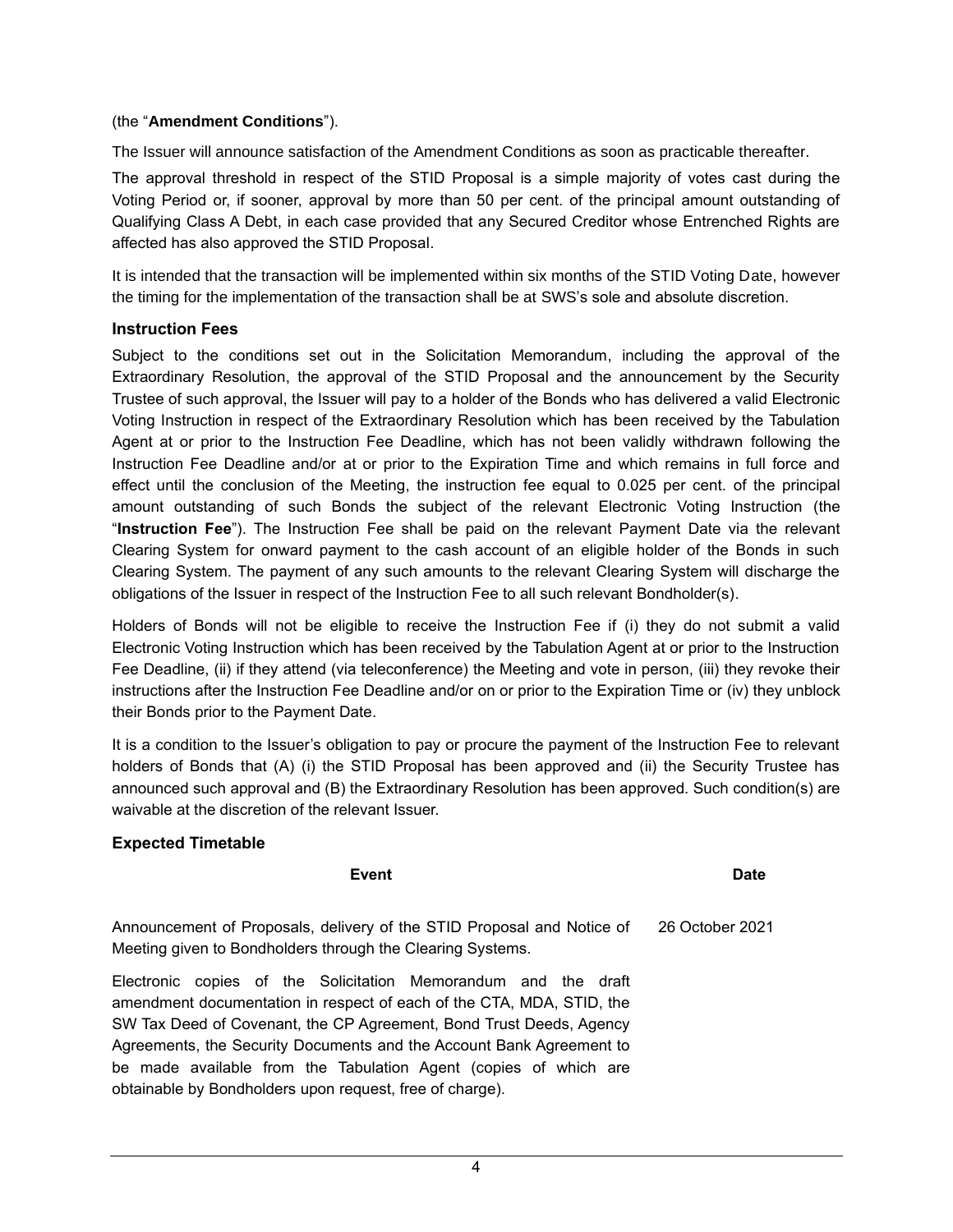| <b>Event</b>                                                                                                                                                                                                                                                                                                                                                                                                                                                                                                                                                  | <b>Date</b>                                                                                                                                                                                                                                                                                                            |
|---------------------------------------------------------------------------------------------------------------------------------------------------------------------------------------------------------------------------------------------------------------------------------------------------------------------------------------------------------------------------------------------------------------------------------------------------------------------------------------------------------------------------------------------------------------|------------------------------------------------------------------------------------------------------------------------------------------------------------------------------------------------------------------------------------------------------------------------------------------------------------------------|
| Instruction Fee Deadline: Latest time and date for receipt of valid<br>Electronic Voting Instructions by the Tabulation Agent through the Clearing<br>Systems for holders of Bonds to be eligible for payment of the Instruction<br>Fee.                                                                                                                                                                                                                                                                                                                      | 4.00 p.m. (London time)<br>on 12 November 2021                                                                                                                                                                                                                                                                         |
| <b>Expiration Time:</b> Latest time and date for (i) receipt of valid Electronic<br>Voting Instructions by the Tabulation Agent through the Clearing Systems<br>(such Electronic Voting Instructions are irrevocable from this date), (ii)<br>obtaining a voting certificate from the Principal Paying Agent and for the<br>issuance or revocation of a voting instruction given other than by way of an<br>Electronic Voting Instruction and (iii) making other arrangements to be<br>represented or to attend (via teleconference) and vote at the Meeting. | 4.00 p.m. (London time)<br>on 18 November 2021                                                                                                                                                                                                                                                                         |
| Time and date of the Meeting (via teleconference).                                                                                                                                                                                                                                                                                                                                                                                                                                                                                                            | 11.00 a.m. (London time)<br>on 23 November 2021 as<br>set out in the Notice of<br>Meeting                                                                                                                                                                                                                              |
| Notice of results of the Meeting to be given to Bondholders through the<br>Clearing Systems.                                                                                                                                                                                                                                                                                                                                                                                                                                                                  | Promptly<br>following<br>conclusion of the Meeting<br>on 23 November 2021                                                                                                                                                                                                                                              |
| STID Voting Date.                                                                                                                                                                                                                                                                                                                                                                                                                                                                                                                                             | 25 November 2021 (or, if<br>the Meeting is adjourned,<br>as notified by SWS)                                                                                                                                                                                                                                           |
| Announcement of results at STID level.                                                                                                                                                                                                                                                                                                                                                                                                                                                                                                                        | November 2021<br>25<br>- or<br>earlier, subject to the STID<br>Proposal, should the<br>Security Trustee<br>have<br>received votes in favour of<br>the Proposals from DIG<br>Representatives<br>representing more than 50<br>per cent. of the total<br>principal<br>amount<br>outstanding of Qualifying<br>Class A Debt |

**If the STID Proposal is approved and the Security Trustee has announced such approval and the Extraordinary Resolution is**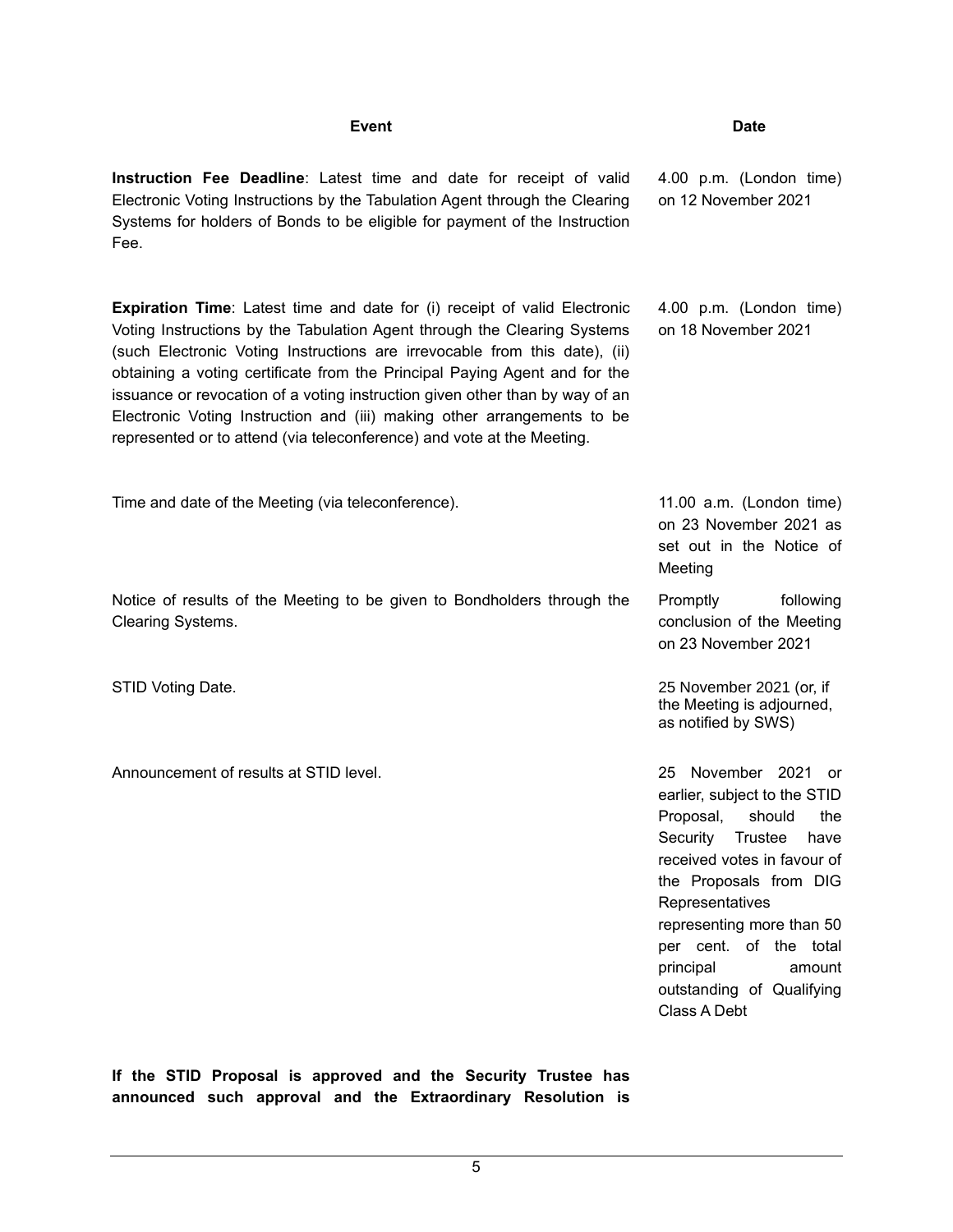### **Event Date**

#### **approved**

Payment of the Instruction Fee to those holders of Bonds who are eligible for payment in accordance with the conditions set out in the Solicitation Memorandum.

On the Payment Date which is expected to be on or about the fifth Business Day following the announcement of the results at STID level, if, *inter alia*, the STID Proposal and the Extraordinary Resolution are both approved.

# **If the Amendment Conditions are satisfied**

Execution of amendment documentation in respect of each of the CTA, MDA, STID, the SW Tax Deed of Covenant, the Bond Trust Deeds, the Agency Agreements, the CP Agreement, the Security Documents and the Account Bank Agreement and implementation of the transactions set out in the STID Proposal.

On the Amendment Date – currently expected to occur within six months of the STID Voting Date (but, in any event, to be implemented at a time which is at SWS's sole and absolute discretion).

**All of the above dates are subject to earlier deadlines that may be set by the Clearing Systems or any intermediary.**

**Bondholders are invited to access read-only copies of an investor presentation prepared in connection with the Consent Solicitation. Please refer to the Solicitation Memorandum for access details.** 

# **General**

Subject to applicable law and as provided herein, the Issuer may, in its sole discretion, amend the terms of (save for the terms of the Extraordinary Resolution or the Expiration Time), terminate or withdraw the Consent Solicitation at any time up to the Solicitation Amendment Deadline.

Bondholders are advised to check with the bank, securities broker, trust company, custodian, Clearing System or other intermediary through which they hold their Bonds whether such intermediary will apply different deadlines for participation to those set out in the Solicitation Memorandum and, if so, should adhere to such deadlines if such deadlines are prior to the deadlines set out in the Solicitation Memorandum.

In relation to the delivery or revocation of Electronic Voting Instructions, in each case, through the Clearing Systems, Bondholders holding Bonds in Euroclear or Clearstream, Luxembourg should note the particular practice of the relevant Clearing System, including any earlier deadlines set by such Clearing System.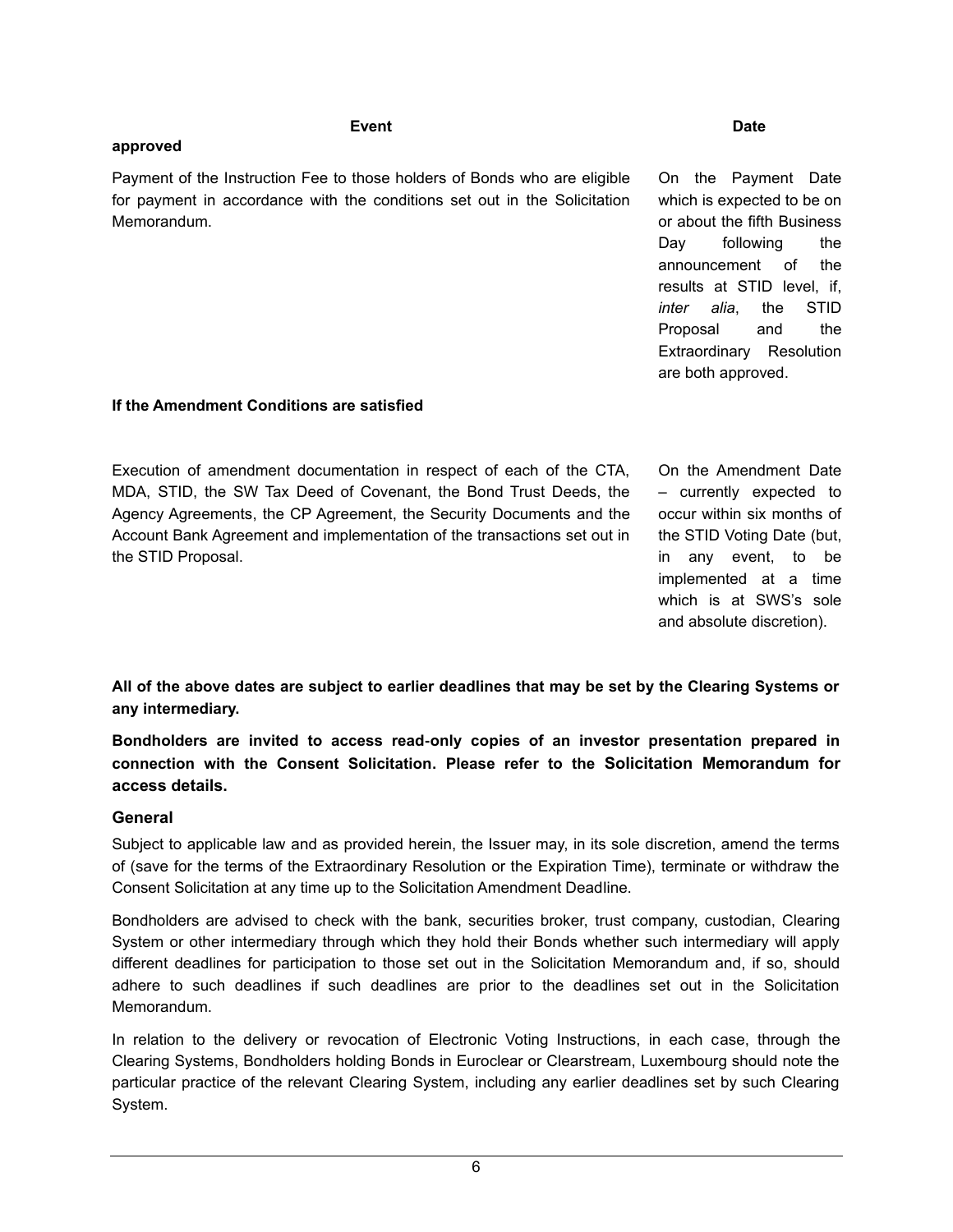Only Direct Participants in Euroclear or Clearstream, Luxembourg may deliver Electronic Voting Instructions. Bondholders who are not Direct Participants in Euroclear or Clearstream, Luxembourg should arrange for the accountholder through which they hold their Bonds to deliver an Electronic Voting Instruction on their behalf to the relevant Clearing System as more particularly described in the Solicitation Memorandum. The deadlines specified by the relevant Clearing System may be earlier than the Instruction Fee Deadline and/or the Expiration Time.

Bondholders are advised to read carefully the Solicitation Memorandum for full details of and information on the procedures for participating in the Consent Solicitation.

A complete description of the terms and conditions of the Consent Solicitation will be set out in the Solicitation Memorandum.

### **For Further Information:**

Further details on the Consent Solicitation and copies of the Solicitation Memorandum can be obtained from:

### **The Sole Solicitation Agent**

### *NatWest Markets Plc*

250 Bishopsgate London EC2M 4AA United Kingdom Telephone: +44 (0) 20 7678 5222 Email: liabilitymanagement@natwestmarkets.com Attention: Liability Management

# **The Tabulation Agent**

#### *Lucid Issuer Services Limited*

The Shard 32 London Bridge Street London SE1 9SG United Kingdom

Telephone: +44 20 7704 0880 Email: southernwater@lucid-is.com Attention: Jacek Kusion / Harry Ringrose

# **Disclaimer**

This announcement must be read in conjunction with the Solicitation Memorandum. The Solicitation Memorandum contains important information which should be read carefully before any decision is made with respect to the Consent Solicitation. If any Bondholder is in doubt as to the action it should take, it is recommended to seek its own financial advice, including as to any tax consequences, from its stockbroker, bank manager, solicitor, accountant, independent financial adviser authorised under the Financial Services and Markets Act 2000 (if in the United Kingdom) or other appropriately authorised financial adviser. Any individual or company whose Bonds are held on its behalf by a broker, dealer, bank,